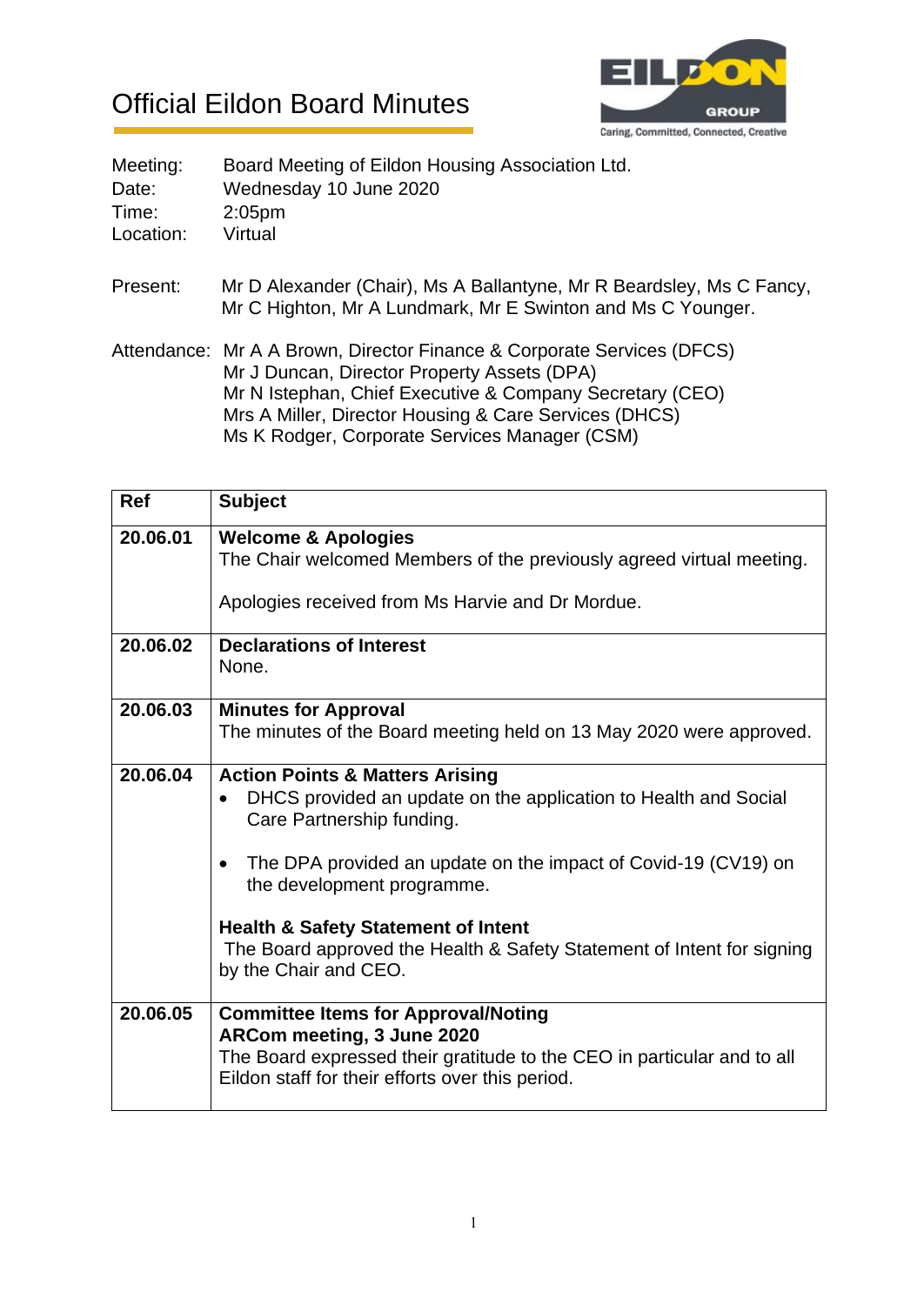| 20.06.07 | AFS Audit Summary Report & Letter of Representation<br>The DFCS spoke to this item advising that the Board have already |
|----------|-------------------------------------------------------------------------------------------------------------------------|
|          | approved the AFS subject to material change through the audit.                                                          |
|          | The DFCS confirmed that he would communicate arrangements with                                                          |
|          | relevant Members regarding the signing of the accounts.                                                                 |
| 20.06.08 | <b>Care &amp; Repair Annual Report 2019/20</b>                                                                          |
|          | The Board expressed their appreciation for the efforts of the Care &<br>Repair team and noted the report.               |
| 20.06.09 | <b>Procurement Annual Report 2019/2)</b><br>The Board thanked the DPA and noted the report.                             |
|          |                                                                                                                         |
| 20.06.10 | <b>EESSH Report</b><br>The DPA confirmed this report is for noting.                                                     |
|          |                                                                                                                         |
| 20.06.11 | <b>Elm Court, Hawick</b><br>The Board approved the building contract.                                                   |
|          |                                                                                                                         |
| 20.06.12 | <b>Huddersfield St, Galashiels</b><br>The Board approved the building contract.                                         |
|          |                                                                                                                         |
| 20.06.13 | <b>Customer Engagement Annual Report 2019/20</b><br>The Chair thanked the DHCS and the Board:                           |
|          | Noted the progress made and the challenges experienced in the                                                           |
|          | third year of the strategy;<br>Agreed to postpone consideration for the review of the Strategy<br>$\bullet$             |
|          | until June 2021, and                                                                                                    |
|          | Approved the interim action plan for 2020/21.<br>$\bullet$                                                              |
| 20.06.14 | <b>Disposal of Land/Property</b>                                                                                        |
|          | None.                                                                                                                   |
| 20.06.15 | <b>Payments &amp; Benefits</b>                                                                                          |
|          | None.                                                                                                                   |
| 20.06.16 | <b>List of Signings and Use of Seal</b>                                                                                 |
|          | None.                                                                                                                   |
| 20.06.17 | <b>Guidance Notes</b><br>None.                                                                                          |
|          |                                                                                                                         |
| 20.06.18 | <b>Membership Applications</b><br>None.                                                                                 |
|          |                                                                                                                         |
| 20.06.19 | <b>AOCB</b><br>The Chair reminded Members of the additional 2-agenda item                                               |
|          | Board meeting next week.                                                                                                |
|          | Meeting adjourned: 3.50pm.                                                                                              |